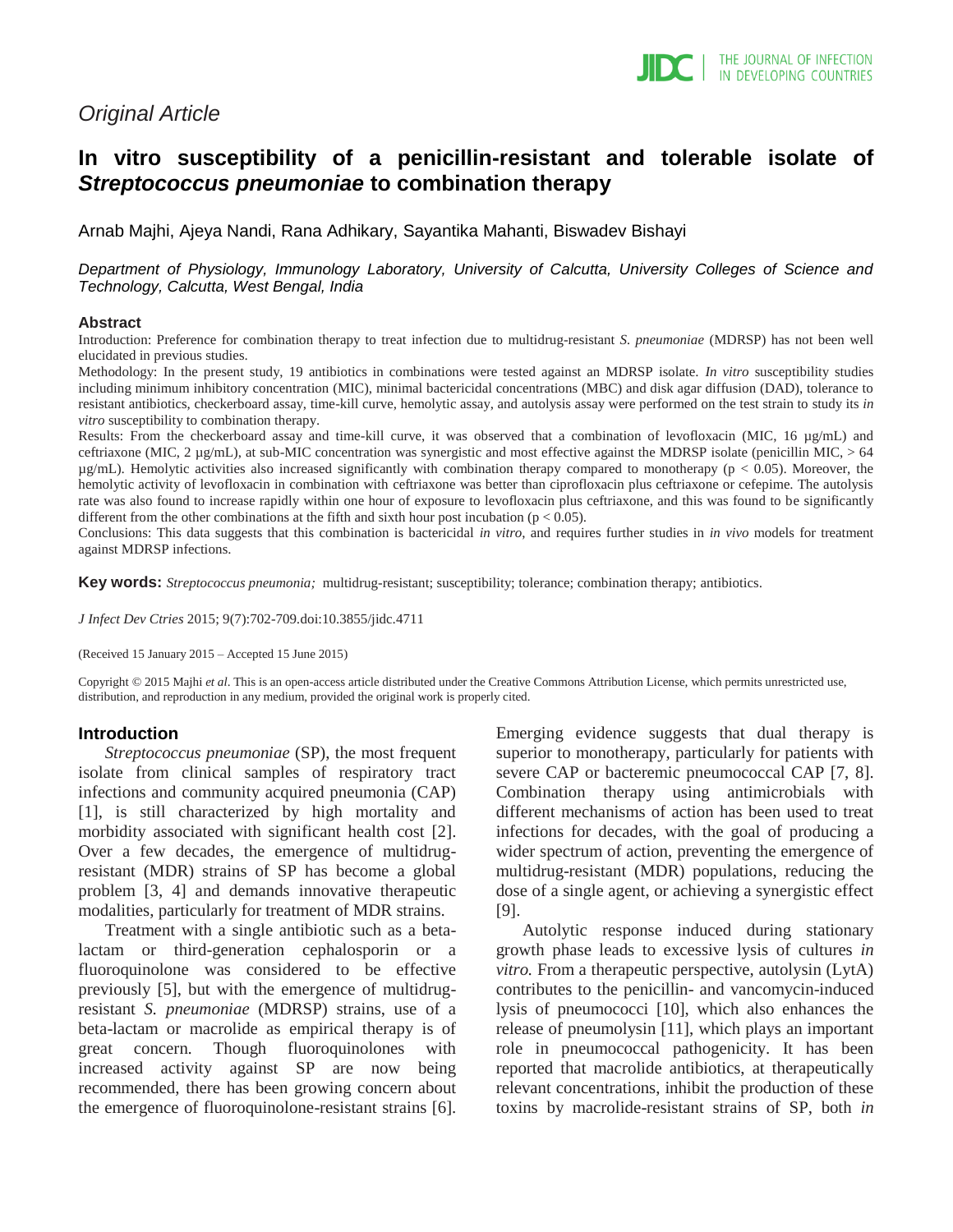*vitro* and *in vivo* [12, 13]. Hence, this study was conducted with the objective of determining the most effective antibacterial combination for treatment of multidrug-resistant pneumococcal infections.

# **Methodology**

### *Strains and antimicrobial agents*

The study drugs, which included ampicillin (AMP), azithromycin (AZM), amoxicillin/potassium clavulanate (AMC), oxacillin (OXA), ceftazidime (CAZ), cefotaxime (CTX), cefuroxime (CXM), ceftriaxone (CRO), clindamycin (CLI), imipenem (IPM), meropenem (MEM), levofloxacin (LVX), ciprofloxacin (CIP), rifampicin (RIF), vancomycin (VAN), trimethoprim/sulphamethoxazole (TMP-SXT), cefepime (FEP), and gentamicin (GEN) (HiMedia, Bombay, India), were used for all *in vitro* testing.

The clinical isolates of *S. pneumoniae* (AMRI SP-1) used for the experiments were obtained from a patient admitted to a hospital with severe pneumonia in Kolkata, West Bengal, India. A quality control strain of *S. pneumoniae* (ATCC 49619) was used for all *in vitro* susceptibility testing. Strains were stored in skimmed milk tryptone glucose glycerol medium (HiMedia) at -80°C and subcultured twice onto Columbia blood agar plates (BAP) supplemented with 5% sheep blood (BioMerieux, Lyon, France) overnight at  $37^{\circ}$ C in a 10% CO<sub>2</sub> air incubator before being used for all *in vitro* experiments. All *in vitro* experiments were carried out in Mueller-Hinton broth (MHB) (HiMedia).

# *In vitro susceptibility tests*

*In vitro* susceptibilities of the isolates were compared with *S. pneumoniae* ATCC 49619 as per Clinical and Laboratory Standards Institute (CLSI) guidelines. Minimum inhibitory concentrations (MICs) and minimal bactericidal concentrations (MBCs) were determined by the tube dilution method in MHB supplemented with 5% sheep blood, and disk agar diffusion (DAD) test was performed using Mueller-Hinton agar supplemented with 5% sheep blood, following CLSI guidelines [14].

# *Tolerance study*

For testing tolerance, samples were diluted in MHB broth containing 5% horse serum. When the culture (at 37°C) reached an optical density at 400 nm of about 0.1 to 0.2 (corresponding to  $10^8$  colonyforming unit [CFUs]/mL), antibiotics resistant to the clinical isolates were added at variable concentrations ranging from 2 to 50 times the MIC for the strain [15]. Viable number of bacteria were determined by plating appropriately diluted cultures on Columbia agar supplemented with 5% sterile sheep blood, six hours after initiation of the cultures.

# *Test for synergism*

A checkerboard assay was performed according to the method described earlier [16]. For each combination, a synergy test was performed in a 96 well microtiter plate containing two antimicrobial agents in twofold dilutions (4 x MIC to 1/32 x MIC) dispensed in a checkerboard fashion on the day of the assay. The sum of fractional inhibitory concentrations (FICs) were calculated and were used to classify the effect of combinations of antimicrobial agents as synergistic, for FIC indexes  $\leq 0.5$ ; no interaction, for  $FIC$  indexes  $> 0.5-4$ ; and antagonistic, for  $FIC$  indexes  $> 4$  [17].

# *Time-kill assay*

A time-kill assay was performed according to the method described earlier [18] with little modification. Each antibiotic was tested alone and in combination at concentrations to which they showed synergy in the checkerboard assay. Bacterial counts were performed at 0, 1, 2, 4, 6, 8, 12, and 24 hours of incubation at 37°C by plating aliquots of 10 and 100 µL after dilution in sterile saline (0.9%) onto Columbia BAP supplemented with 5% sheep blood. Synergy, indifference, and antagonism between the combined antibiotics were concluded from methods described earlier [18].

# *Hemolytic assay*

AMRI SP-1 and ATCC 49619 were grown in MHB supplemented with 5% sterile horse serum in the presence as well as in the absence of antibiotics, either alone or in combination, to which the isolate showed synergistic interaction in the checkerboard assay. Subsequently, cells from growing culture were sampled at 0, 2, 4, 8, 12, and 24 hours of incubation at 37°C. Percent lysis of red blood cells (RBCs) was measured by methods described previously. Saponin (0.5%) was used as the positive control that represented 100% hemolysis [19].

# *Autolysis assay*

Autolysis rates of the clinical isolate AMRI SP-1 and the reference strain ATCC 49619 was determined by the use of a 10 mL culture of *S. pneumoniae* sampled from the mid-logarithmic growth phase (optical density  $[OD]_{580}$  of  $0.6 = 1-5 \times 10^8$  CFUs/mL)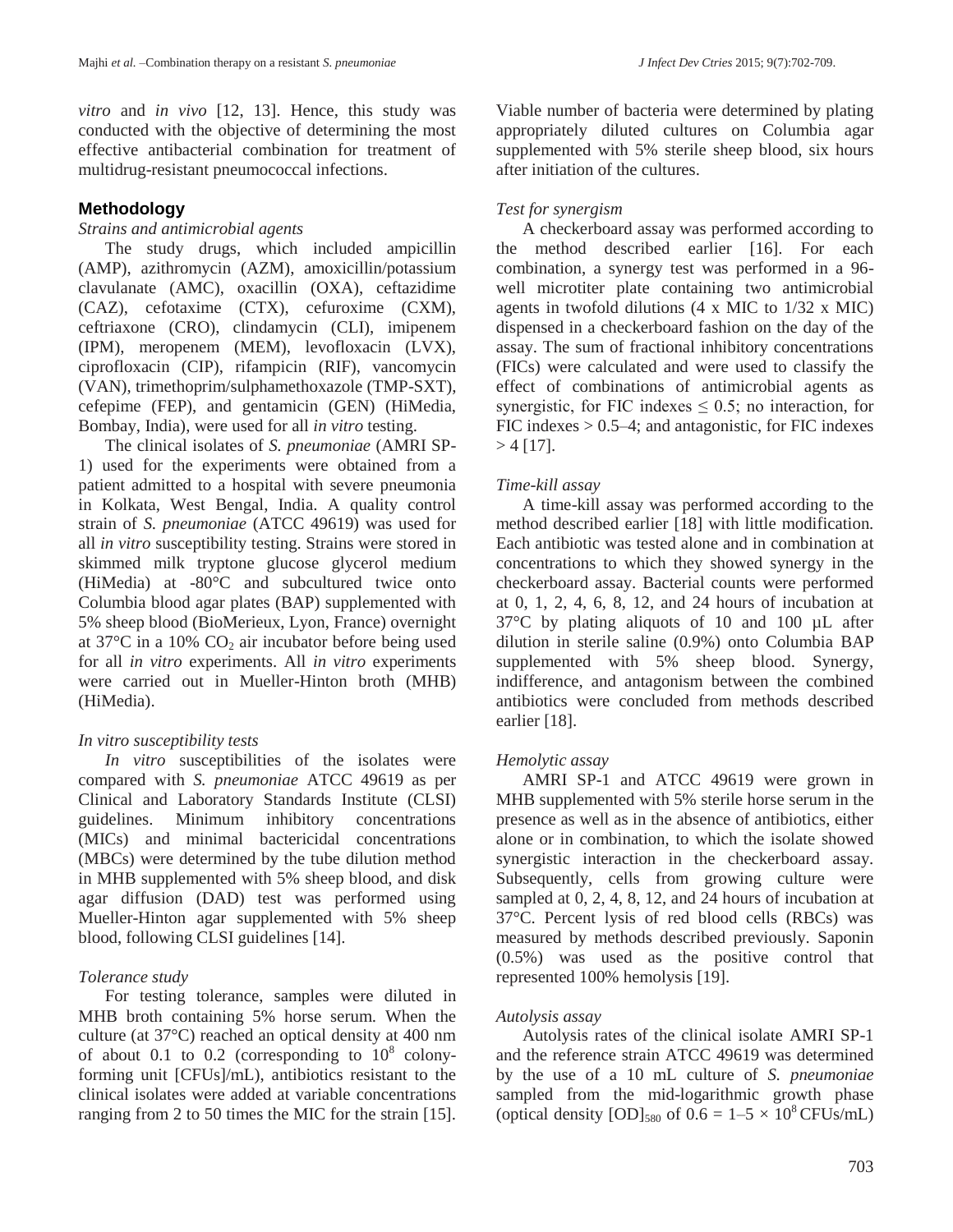and exposed to antibiotics LVX, 0.5 µg/mL (1/32 times MIC); CIP, 0.06 µg/mL (1/16 times MIC); CRO, 0.25  $\mu$ g/mL (1/8 times MIC); and FEP, 0.06  $\mu$ g/mL (1/8 times MIC) either alone or in combination when OD at 620 nm reached 0.25–0.3 (5  $\times$  10<sup>7</sup> CFUs). Turbidity was measured hourly for six hours. The autolysis rate in terms of percent lysis was calculated by dividing OD by initial OD x 100 and area under the concentration versus time was calculated [20].

### *Statistical methods*

The observers involved in data collection and analysis were not completely blind to treatment conditions. However, the methodology used for sample identification prevented subjective bias in the experiments. Data were expressed as mean ± standard deviation (SD) Means were compared between groups by one-way variance analysis followed by Scheffe's post-hoc test.  $P < 0.05$  was considered significant.

### **Results**

#### *Determination of MICs, MBCs and DAD for different antibiotics tested against S. pneumoniae*

Median MIC values for different antibiotics against the test isolates AMRISP-1 and ATCC-49619 were determined in triplicate according to the CLSI broth microdilution technique. The results obtained from MIC, MBC, and DAD of the pneumococcal isolate; the reference strain is listed in Table 1.

### *Tolerance study*

The tested isolates' and control strain's level of tolerance to the antibiotics are represented in Table 2. Viable counts of bacteria were determined by plating appropriately diluted cultures. A decrease in CFUs of 3 to 4  $log_{10}$  units of the test isolates was considered nontolerant, whereas killing by about 1  $log_{10}$  CFUs at 50-fold concentration was considered tolerant following the definition of Moreillon *et al*. [21]. There was a significant difference between the group of antibiotics to which the strains were tolerant and between the non-tolerant ones  $(p<0.05)$ .

### *Test for synergy*

Checkerboard method was performed in duplicate for the MDR isolates for all possible drug combinations that would be of therapeutic interest. Out of the listed antibiotics tested for *in vitro* susceptibility (listed in Table 1) to determine MICs, MBCs, and zone of inhibition, combination studies using checkerboard assay were performed and are represented in Table 3.

| Antibiotic     | MIC (µg/mL)        |                    | MBC (µg/mL)       |                  | Zone diameter (mm) |                  |
|----------------|--------------------|--------------------|-------------------|------------------|--------------------|------------------|
|                | <b>ATCC 49619</b>  | <b>AMRI SP-1</b>   | <b>ATCC 49619</b> | <b>AMRI SP-1</b> | <b>ATCC 49619</b>  | <b>AMRI SP-1</b> |
| <b>PEN</b>     | 0.06 <sup>a</sup>  | $>64^{b}$          | 0.06              |                  | 26                 | $\#$             |
| AMP            | $0.25^{\text{a}}$  | $>32^{b}$          | 0.5               |                  | 20                 | #                |
| AMC            | 0.06 <sup>a</sup>  | $2^{\mathrm{a}}$   | 0.12              | 8                | 24                 | 22               |
| <b>OXA</b>     | $0.06^{\rm a}$     | $0.25^{\rm a}$     | 0.25              | 0.5              | 23                 | 22               |
| CAZ            | $8^{\circ}$        | 16 <sup>b</sup>    | 16                | >64              | 23                 | 15               |
| <b>CRO</b>     | 1 <sup>a</sup>     | $2^{\rm b}$        | 4                 | $\overline{4}$   | 22                 | 16               |
| <b>CTX</b>     | $4^{\mathrm{a}}$   | $0.5^{\mathrm{a}}$ | 8                 |                  | 23                 | 22               |
| <b>CXM</b>     | $0.5^{\mathrm{a}}$ | $2^{\mathrm{a}}$   |                   | 64               | 25                 | 23               |
| FEP            | $0.06^{\rm a}$     | $0.5^{\mathrm{a}}$ | 0.06              |                  | 25                 | 24               |
| <b>IPM</b>     | 0.06 <sup>a</sup>  | $0.12^a$           | 0.12              |                  | 23                 | 25               |
| <b>MEM</b>     | 0.06 <sup>a</sup>  | $0.06^{\rm a}$     | 0.12              |                  | 24                 | 24               |
| <b>AZM</b>     | $0.12^a$           | $> 8^{\rm b}$      | 2                 | 16               | 23                 | 10               |
| <b>CLI</b>     | $0.5^{\mathrm{a}}$ | 4 <sup>b</sup>     | 0.5               | 16               | 17                 | 13               |
| <b>LVX</b>     | $0.12^a$           | 16 <sup>b</sup>    | 0.12              | 32               | 19                 | 12               |
| <b>CIP</b>     | 0.06 <sup>a</sup>  | 1 <sup>a</sup>     | 0.12              | $\overline{2}$   | 23                 | 25               |
| <b>RIF</b>     | 0.06 <sup>a</sup>  | $0.12^{\rm a}$     | 0.12              |                  | 20                 | 21               |
| <b>VAN</b>     | $1^{\mathrm{a}}$   | $>64^{b}$          | 4                 |                  | 19                 | #                |
| <b>GEN</b>     | $0.5^{\mathrm{a}}$ | $\overline{2}$     |                   | 4                | 23                 | 20               |
| <b>TMP-SXT</b> | 1 <sup>a</sup>     | $>64^{b}$          | 2                 |                  | 18                 | $\#$             |

**Table 1.** *In vitro* susceptibilities of *Streptococcus pneumonia* strains to different antimicrobial agents for all test isolates

MIC: minimum inhibitory concentration; MBC: minimal bactericidal concentrations; PEN: penicillin; AMP: ampicillin; AMC: amoxicillin/potassium clavulanate; OXA: oxacillin: CAZ: ceftazidime; CRO: ceftriaxone; CTX: cefotaxime; CXM: cefuroxime; FEP: cefepime; IPM: imipenem; MEM: meropenem; AZM: azithromycin; CLI: clindamycin; LVX: levofloxacin; CIP: ciprofloxacin; RIF: rifampin; VAN: vancomycin; GEN: gentamicin; TMP-SXT: trimethoprim/sulphamethoxazole;  $-$  Not within the detectable limit; # No zone of inhibition detected; <sup>a</sup> Sensitive; <sup>b</sup> resistant; <sup>c</sup> intermediate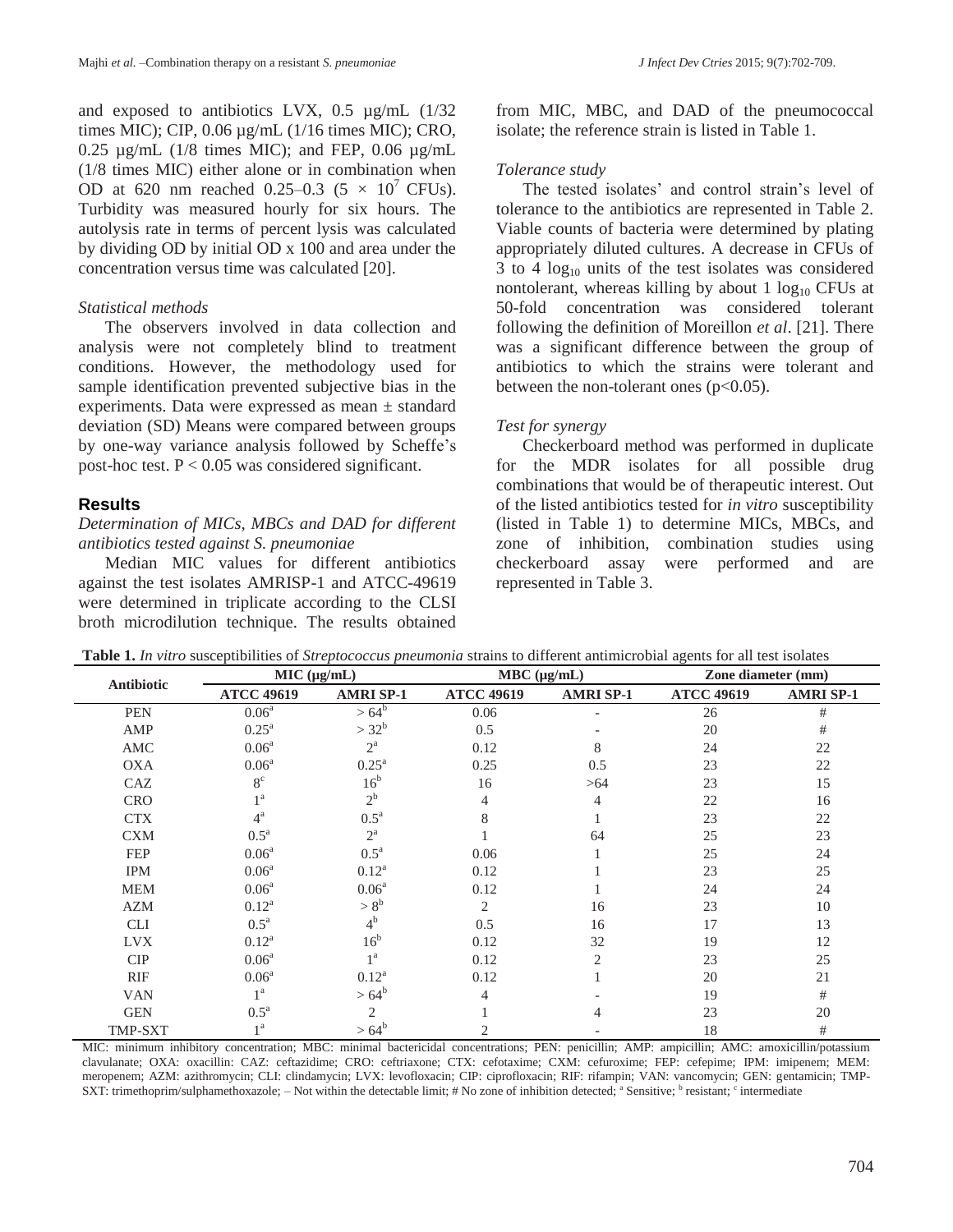|              | <b>AMRISP1</b> |                       |                                            |  |  |  |  |
|--------------|----------------|-----------------------|--------------------------------------------|--|--|--|--|
| <b>Drugs</b> | MIC (µg/mL)    | Tolerance level µg/mL | Decrease in $log_{10}$ CFU/mL <sup>a</sup> |  |  |  |  |
| AMP          | 32             | 30x                   | $3.2 \pm 0.25$                             |  |  |  |  |
| CAZ          | 8              | 2 x                   | $3.5 \pm 0.21$                             |  |  |  |  |
| <b>CLI</b>   | 16             | $>$ 50 x              | $0.67 \pm 0.15$                            |  |  |  |  |
| <b>LVX</b>   | 4              | 50x                   | $0.43 \pm 0.21$                            |  |  |  |  |
| <b>VAN</b>   | 16             | 5 x                   | $3.6 \pm 0.21$                             |  |  |  |  |
| TMP-SXT      | 64             | 2x                    | $3.6 \pm 0.15$                             |  |  |  |  |

**Table 2.** Tolerance study of the multidrug-resistant clinical isolates of *S. pneumoniae* (AMRI SP-1) to different resistant antibiotics

MIC: minimum inhibitory concentration; CFU: colony-forming unit; AMP: ampicillin; CAZ: ceftazidime; CLI: clindamycin; LVX: levofloxacin; VAN: vancomycin; TMP-SXT: trimethoprim-sulphamethoxazole; x: Number of times the MIC of an antibiotic (µg/mL) at which 99.9 % killing was observed. Decrease in log<sub>10</sub> CFU/ml after antibiotic exposure was performed in triplicate and expressed as mean  $\pm$  standard deviation; <sup>a</sup> Significant decrease in log<sub>10</sub> CFU/mL (p < 0.05)

#### **Table 3.** Evaluation of synergy by checkerboard assay

| Combination $(A + B)$                |                     | <b>FICA</b> | <b>FIC B</b> |              |                |
|--------------------------------------|---------------------|-------------|--------------|--------------|----------------|
| Antibiotic A                         | <b>Antibiotic B</b> |             |              | $\Sigma$ FIC | <b>Remarks</b> |
| Ampicillin                           | Azithromycin        | 0.093       | 0.037        | 0.468        | Synergy        |
| Ampicillin                           | Levofloxacin        | 0.281       | 0.562        | 0.843        | Indifference   |
| Ampicillin                           | Gentamicin          | 0.039       | 0.620        | 0.659        | Indifference   |
| Levofloxacin                         | Ceftriaxone         | 0.046       | 0.375        | 0.421        | Synergy        |
| Levofloxacin                         | Cefotaxime          | \$          | S            | \$           |                |
| Levofloxacin                         | Cefepime            | 0.035       | 1.12         | 1.159        | Indifference   |
| Levofloxacin                         | Azithromycin        | \$          | ъ            | \$           |                |
| Levofloxacin                         | Rifampicin          | \$          |              | \$           |                |
| Vancomycin                           | Rifampicin          | 0.064       | 17.16        | 17.22        | Antagonism     |
| Vancomycin                           | Imipenem            | 0.251       | 134.33       | 134.58       | Antagonism     |
| Azithromycin                         | Ciprofloxacin       | 0.132       | 1.062        | 1.194        | Indifference   |
| Ciprofloxacin                        | Ceftriaxone         | 0.312       | 0.156        | 0.468        | Synergy        |
| Ciprofloxacin                        | Cefepime            | 0.124       | 0.248        | 0.372        | Synergy        |
| Amoxicillin/potassium<br>clavulanate | Rifampicin          | 0.032       | 0.531        | 0.562        | Indifference   |
| Gentamicin                           | Ceftriaxone         | 0.187       | 0.187        | 0.374        | Synergy        |

**\$**: Resistant to the combination; FIC: fractional inhibitory concentration; ∑ FIC (FIC A + FIC B) value < 0.5, synergy; 0.5–4, indifference; > 2, antagonism

q

#### **Figure 1.** Time-kill assay

 $\mathbf{\hat{z}}$  $\overline{7}$  $\boldsymbol{6}$  $+LVX$  $\begin{array}{ll} \texttt{Log}\ \texttt{cfull}\ \texttt{mL} \\ \texttt{a} \end{array}$  $-CIP$  $-CRO$  $+$ FEP  $+LVX+CRO$  $\overline{\mathbf{3}}$  $-CIP+CRO$ CIP+FEP  $\overline{\mathbf{c}}$  $-cc$  $\mathbf{1}$  $\theta$  $\overline{2}$  $12$  $\mathbf{0}$  $\blacksquare$  $\overline{\mathbf{4}}$ 6 8  $24$ Time (hours)

Killing rates of levofloxacin (LVX) at a concentration of 0.5 µg/mL (1/32×MIC), ciprofloxacin (CIP) at a concentration of 0.06 µg/mL (1/16×MIC), ceftriaxone (CRO) at a concentration of 0.25  $\mu$ g/mL ( $1/8 \times$ MIC), and cefepime (FEP) at a concentration of 0.06  $\mu$ g/mL ( $1/8\times$ MIC) either alone or in combination as LVX + CRO, CIP + CRO, and CIP + FEP for the MDRSP strain AMRI SP-1. GC indicates growth control. Experiments were performed in triplicate and the results expressed as mean ± standard deviation.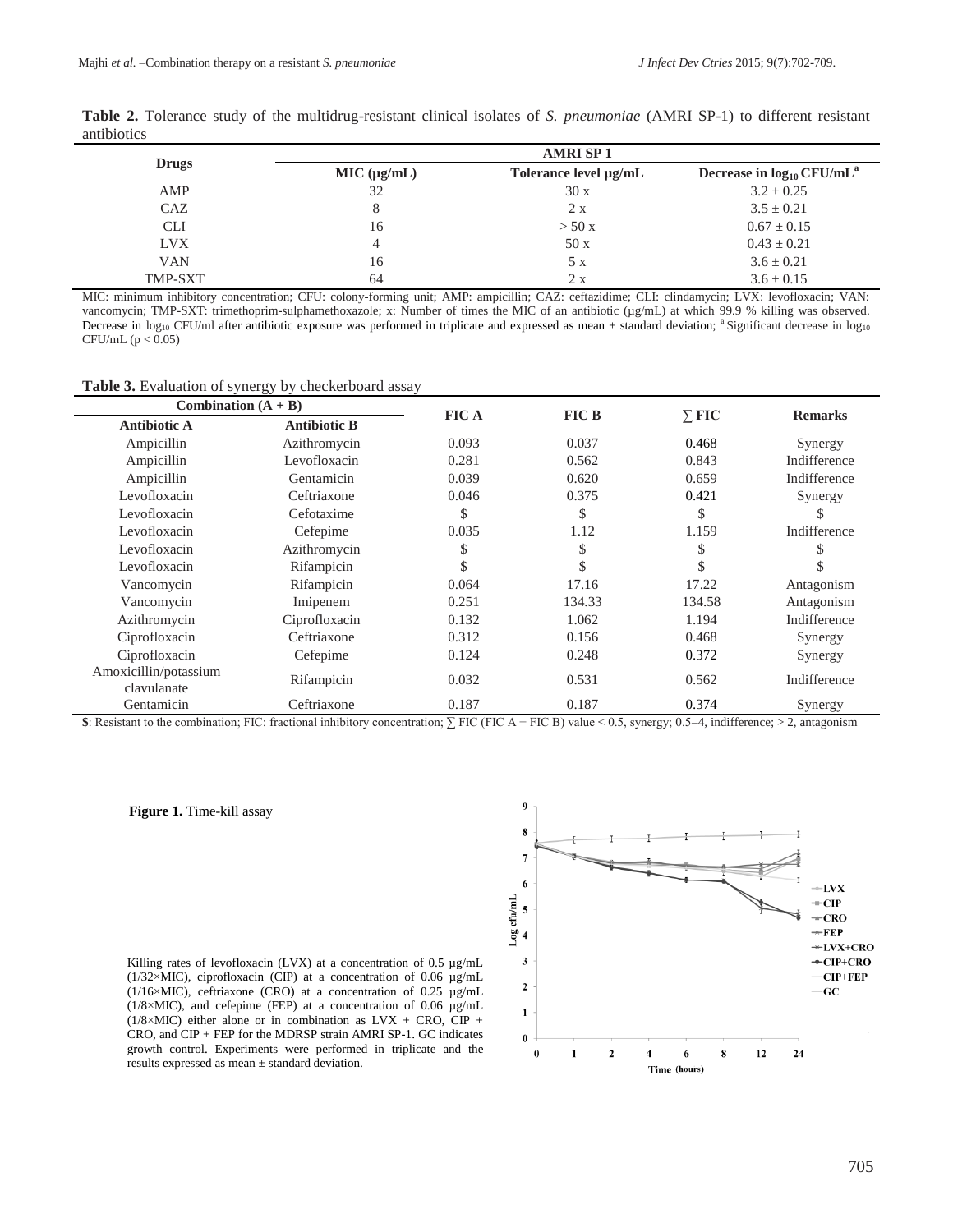The combination that showed synergy with the MDR strain AMRI SP-1 was as follows: ciprofloxacin and cefepime> gentamicin and ceftriaxone > levofloxacin and ceftriaxone > ampicillin and azithromycin > ciprofloxacin and ceftriaxone. Antimicrobial combinations including ampicillin plus levofloxacin, ampicillin plus gentamicin, levofloxacin plus cefepime, azithromycin plus ciprofloxacin, and amoxicillin/potassium clavulanate plus rifampicin showed indifference. Combinations of vancomycin plus rifampicin and vancomycin plus imipenem were found to be antagonistic in action. Combinations of levofloxacin plus cefotaxime or azithromycin or rifampicin were ineffective in inhibiting the growth of the tested strain.

#### *Time-kill assay*

Combinations that showed high level of synergy in the checkerboard assay were examined to observe their killing activities using that particular antimicrobial agent either alone or in combination, at a concentration from which their sum of FIC was evaluated. Among the antimicrobials tested in combination, synergy was observed in the case of levofloxacin plus ceftriaxone and ciprofloxacin plus ceftriaxone. Representative time-kill curves that showed the most effective combination as determined from the viable cell count (CFUs) are demonstrated graphically for the isolate in Figure 1. The combination of fluoroquinolones (LVX or CIP) with a third-generation cephalosporin (CRO) showed synergy, as the combinations resulted in a greater than 2  $\log_{10}$  decrease in viable count at 24 hours. The timekill curve also clearly showed a large decrease in viable titer at 12 hours of post-antibiotic exposure for these two combinations. A combination of CIP with FEP was able to decrease the viable titer by less than 1  $log<sub>10</sub>$  CFUs and was thus considered to be indifferent in action by definition. No antagonism was observed for the chosen combinations tested in the time-kill assay.

#### *Hemolysis assay*

The effects of the sub-MIC (LVX, 0.5 mg/L [1/32×MIC]; CIP, 0.06 mg/L [1/16×MIC]; CRO, 0.25 mg/L  $[1/8 \times MIC]$ ; and FEP, 0.06 mg/L  $[1/8 \times MIC]$ level of antibiotics used for time-kill assays, either alone or in combination, were evaluated. After 0, 2, 4, 8, 12, and 24 hours of incubation post-antibiotic treatment, hemolytic activities were found to be significantly higher in the presence of LVX and CRO than in the presence of LVX or CRO alone at 4 hours,





Pneumolytic activity of the supernatant obtained from MDRSP strain AMRI SP-1 culture, in the presence of antibiotics as LVX (levofloxacin 0.5 µg/mL, 1/32×MIC), CIP (ciprofloxacin 0.06 µg/mL, 1/16×MIC), CRO (ceftriaxone 0.25 µg/mL, 1/8×MIC) and FEP (cefepime 0.06 µg/mL, 1/8×MIC) either alone or in combination, were incubated to estimate the percent lysis of red blood cells. The absorbance of a solution of saponin at a concentration of 0.5% was considered to have undergone 100% lysis. Experiments were performed in triplicate and the percent hemolysis were expressed as mean with standard deviation. P < 0.05 was considered to be significant. \*Indicates significant decrease, and # indicates significant increase in lysis owing to greater pneumolytic activity in combination therapy when compared to monotherapy (with a single antibiotic); \*\*Indicates significant decrease, and ## indicates significant increase in hemolytic activity in combination therapy compared to both the individual antibiotics alone

**Figure 3.** Autolysis assay of the highly penicillin-resistant and -tolerant *S. pneumoniae* isolate AMRI SP-1 cells taken from the mid-exponential phase of growth and exposed to medium containing antibiotics at concentration predetermined by the checkerboard assay, either alone or in combination. Decrease in percent absorbance with time after antibiotic exposure was performed in triplicate and expressed as mean ± standard deviation. LVX (levofloxacin 0.5 µg/mL, 1/32×MIC), CIP (ciprofloxacin 0.06 µg/mL, 1/16×MIC), CRO (ceftriaxone 0.25 µg/mL, 1/8×MIC), and FEP (cefepime 0.06 µg/mL, 1/8×MIC).

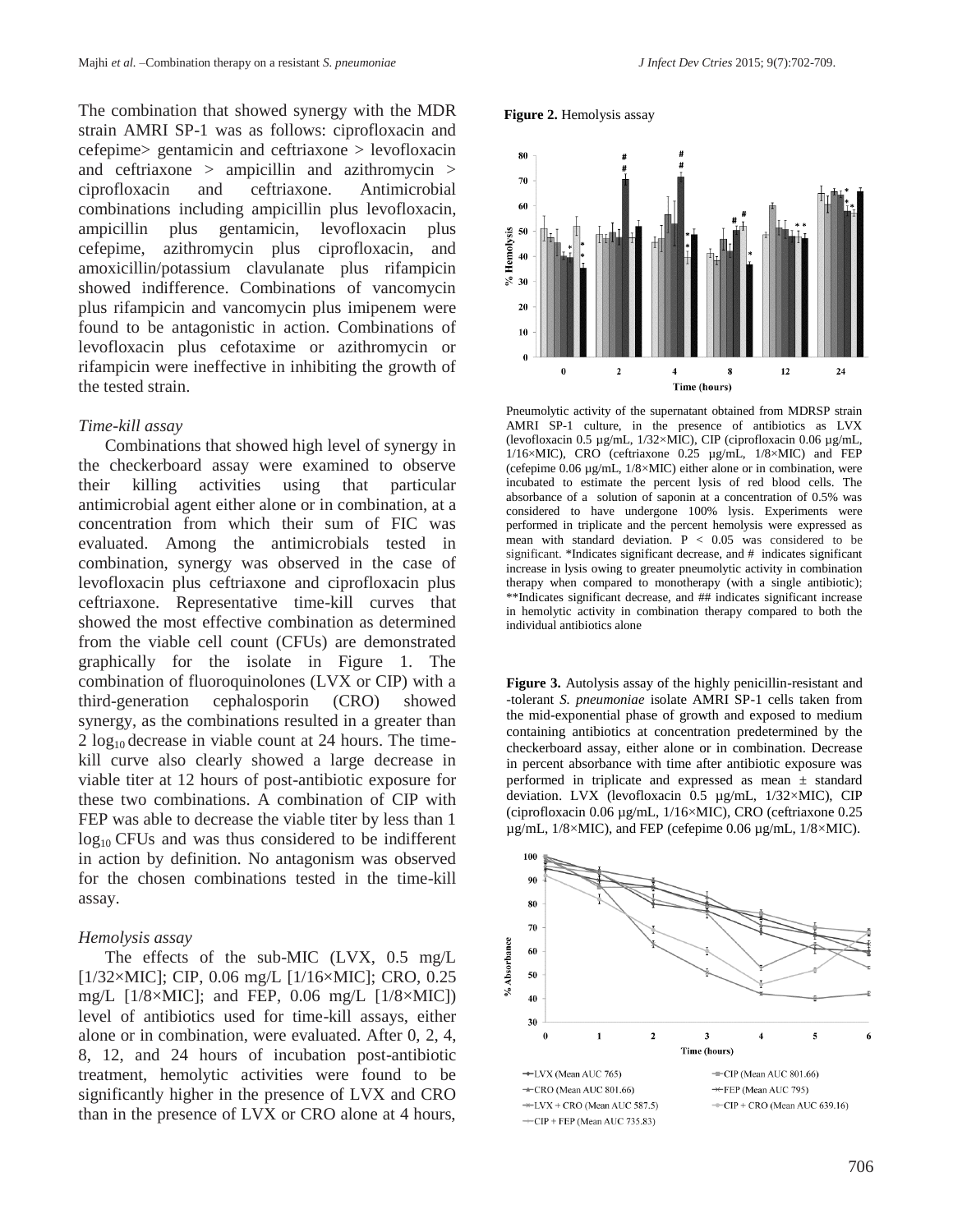whereas hemolytic activity was decreased significantly in the CIP and CRO combination when compared with CIP or CRO alone (Figure 2). The hemolytic activity of LVX with CRO was better than CIP with CRO or CIP with FEP. The MDRSP isolate had moderate hemolytic activity in different phases of growth, with the highest activity in the death phase, which was also significantly higher than in the control strain ATCC 49619 (data not shown), indicating this MDRSP strain to be highly pathogenic in nature.

### *Autolysis assay*

Actively growing cultures from the midlogarithmic phase of the reference strain and the clinical isolates were exposed to antibiotics, either alone or in combination, at an OD of 0.6 at 600 nm. The changes in OD were recorded to determine when the autolysin gene was activated maximally to induce autolysis. Combination therapy resulted in rapid lysis of the cells (decrease in OD from 99% to 88%) during zero to one hour, which decreased further with time than did monotherapy. Percent absorbance at 600 nm was plotted graphically with respect to time in hours (Figure 3). A significant difference in the rate of autolysis was observed with LVX plus CRO when compared with CIP plus CRO at the fifth and sixth hour.

### **Discussion**

Development of penicillin-resistant *Streptococcus pneumoniae* (PRSP) or MDRSP has necessitated researchers and pharmaceutical companies to develop new agents that are effective against these resistant strains. Approaches have been made to find new targets for antimicrobial activity through the use of combination agents that are effective against more than one target in the cell, but relevant clinical evidence with respect to combining agents and their dose of administration *in vitro* and *in vivo* has not been well elucidated for treatment of MDRSP strains.

We evaluated the susceptibility levels of the isolates to several major classes of antimicrobials (Table 1). Isolates were further exposed to increasing levels (times MIC) of those drugs found to be resistant for the test isolates to assess the tolerance level of the drug in action.

We used the checkerboard technique to investigate synergism of the combinations studied against the isolated SP. Combination of fluoroquinolones such as levofloxacin or ciprofloxacin plus ceftriaxone showed synergistic interaction *in vitro*, which was consistent with the studies previously conducted with other PRSP [22]. Thus, it was clear from our study that a combination of fluoroquinolone (levofloxacin or ciprofloxacin) with a third- or fourth-generation cephalosporin (ceftriaxone or cefepime) was effective in rendering damage to the MDRSP strain compared to a combination of beta-lactam plus macrolide, aminopenicillin plus fluoroquinolone, and vancomycin plus rifampicin or imipenem, which showed either indifference or antagonism.

Killing curves confirmed superior activity of levofloxacin plus ceftriaxone over ciprofloxacin plus cefepime or ceftriaxone in combination. Thus, newergeneration cephalosporin was not as effective as a primitive one when used in combination with levofloxacin against such MDRSP isolates. Interestingly, this finding confirms the effectiveness of combination therapy in empirical treatment against such severe infections.

We observed that the MDRSP isolates had moderate hemolytic activity in different phases of growth, with the highest activity in the death phase; however, the data is not shown. Interestingly, combination of levofloxacin and ceftriaxone was able to kill cells much more rapidly than the other combinations compared (Figure 2), showing it to be the most suitable combination for therapy in such severe cases of infections.

Cell wall degradation products released as a result of the action of enzyme autolysin are known to mediate inflammation and toxicity in several animal models. This major pneumococcal lysine can be activated to cause lysis of the bacteria in the stationary phase or upon antibiotic exposure [23]. In an exponentially growing culture, if a significant number of bacteria undergo autolysis, one would expect to find cytoplasmic proteins in the supernatant [24]. Here, we found that there was no significant difference in autolysis rates between the MDRSP and the control strain ATCC 49619 when the exponential phase culture were exposed to 0.6% sodium desoxycholate (data not shown). Thus, the combination of levofloxacin plus ceftriaxone was beneficial in killing the pathogen *in vitro*. As autolysin plays a fundamental role in cell division and separation, high activity and expression of autolysin may reduce the build up of peptidoglycan layers. Moreover, increased lysis indicates decreased production of protease that may be responsible for increased susceptibility to the combined antimicrobials [20].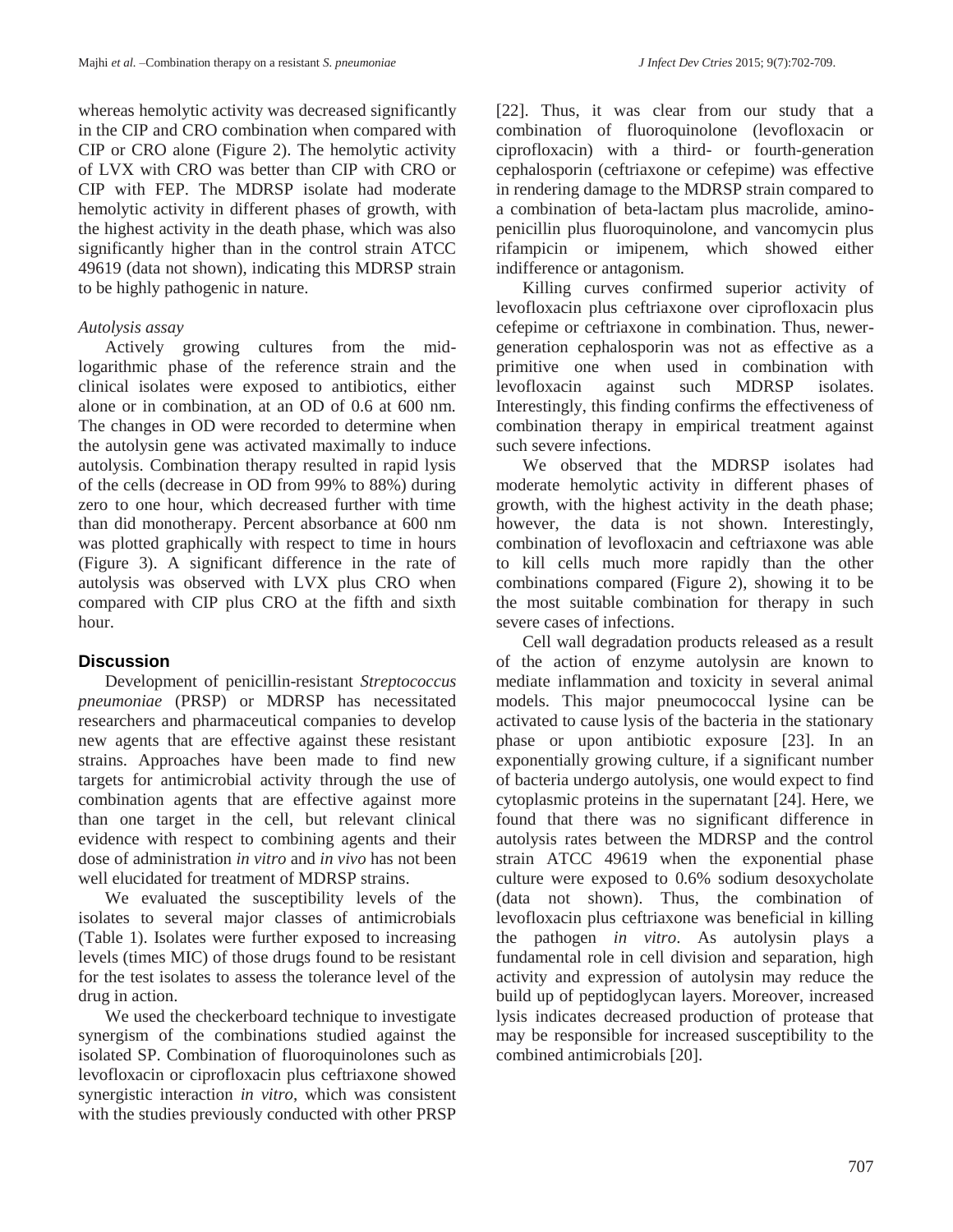Choosing an effective therapy for patients with MDRSP infections is becoming more challenging. Antimicrobial combination therapy may be used to extend spectrum coverage, prevent the emergence of resistant mutants, and gain synergy between antimicrobials [25]. A combination of levofloxacin and ceftriaxone may be used for therapy against treatment in severe cases of infection due to MDRSP strains, after the pharmacodynamic properties of this combination are studied *in vivo.* In our ongoing study, we are trying to use this combination for treatment in mice subjected to intranasal challenge with an MDRSP strain. An unpublished observation indicates a bactericidal effect of this combination in rendering damage to infections caused by such beta-lactam-, macrolide-, and fluoroquinolone-resistant strains.

#### **Acknowledgements**

The author (Biswadev Bishayi) thanks the University Grants Commission, Government of India, New Delhi, India for providing fellowship to Mr. Arnab Majhi (sanction number: UGC/561/Jr. Fellow. SC. Dated: 22.07.2010).

#### **Authors' contributions**

Authors AM and BB designed the study and designed protocol. AM, AN, RA, and SM performed all the experiments. AM, AN, and RA managed the literature searches and analyses. AM and AN undertook the statistical analysis; BB and AM wrote the manuscript. All authors contributed to and have approved the final manuscript.

#### **References**

- 1. Aspa J, Rajas O, de Castro FR (2008) Pneumococcal antimicrobial resistance: therapeutic strategy and management in community-acquired pneumonia. Expert Opin Pharmacotherapy 9: 229-241.
- 2. Meijvis SCA, Grutters JC, Thijsen SF, Rijkers GT, Biesma DH, Endeman H (2011) Therapy in pneumonia: What is beyond antibiotics? Neth J Med 69: 21-26.
- 3. Lalitha MK, Pai R, Manoharan A, Appelbaum PC, CMCH Pneumococcal Study Group (2002) Multidrug-resistant *Streptococcus pneumoniae*in India. Lancet 359: 445.
- 4. Jenkins SG, Brown SD, Farrell DJ (2008) Trends in antibacterial resistance among *Streptococcus pneumoniae* isolated in the USA: update from PROTEKT US Years 1-4. Ann Clin Microbiol Antimicrob 7: 1.
- 5. Touyama M, Higa F, Nakasone C, Shinzato T, Akamine M, Haranaga S, Tateyama M, Nakasone I, Yamane N, Fujita J (2006) In vitro activity of sitafloxacin against clinical strains of *Streptoccocus pneumoniae* with defined amino acids substitutions in QRDRs of gyrase A and topoisomerase IV. J Antimicrob Chemother 58: 1279-1282.
- 6. Ambrose PG, Bast D, Doern GV, Iannini PB, Jones RN, Klugman KP, Low DE (2004) Fluoroquinolone-resistant *Streptococcus pneumoniae*, an emerging but unrecognized public health concern: is it time to resight the goalposts? Clin Infect Dis 39: 1554-1556.
- 7. Waterer GW, Somes GW, Wunderink RG (2001) Monotherapy may be suboptimal for severe bacteremic pneumococcal pneumonia. Arch Intern Med 161: 1837-1842.
- 8. Weiss K, Low DE, Cortes L, Beaupre A, Gauthier R, Gregoire P, Legare M, Nepveu F, Thibert D, Tremblay C, Tremblay J (2004) Clinical characteristics at initial presentation and impact of dual therapy on the outcome of bacteremic *Streptococcus pneumoniae* pneumonia in adults. Can Respir J 11: 589-593.
- 9. Waterer GW (2005) Optimal antibiotic treatment in severe pneumococcal pneumonia-time for real answers. Eur J Clin Microbiol Infect Dis 24: 691-692.
- 10. Tomasz A, Albino A, Zanati E (1970) Multiple antibiotic resistance in a bacterium with suppressed autolytic system. Nature 227: 138-140.
- 11. Martner A, Dahlgren C, Paton JC, Wold AE (2008) Pneumolysin released during *Streptococcus pneumoniae* autolysis is a potent activator of intracellular oxygen radical production in neutrophils. Infect Immun76: 4079-4087.
- 12. Fakuda Y, Yanagihara K, Higashiyama Y, Miyazaki Y, Hirakata Y, Mukae H, Tomono K, Mizuta Y, Tsukamoto K, Kohno S (2006) Effects of macrolides against pneumolysin of macrolide-resistant Streptococcus pneumoniae. EurRespir J 27: 1020-1025.
- 13. Anderson R, Steel HC, Cockeran R, Smith AM, von Gottberg A, de Gouveia L, Brink A, Klugman KP, Mitchell TJ, Feldman C (2007) Clarithromycin alone and in combination with ceftriaxone inhibits the production of pneumolysin by both macrolide-susceptible and macrolide-resistant strains of *Streptococcus pneumoniae*. J Antimicrob Chemother 59: 224- 229.
- 14. Clinical and Laboratory Standards Institute (2008) Performance standards for antimicrobial susceptibility testing: 19th informational supplement. Wayne: CLS. M100–S18.
- 15. Darras-Joly C, Be Dos JP, Sauve C, Valle E PM, Carbon C, Azoulay-Dupuis E (1996) Synergy between Amoxicillin and Gentamicin in Combination against a Highly Penicillin-